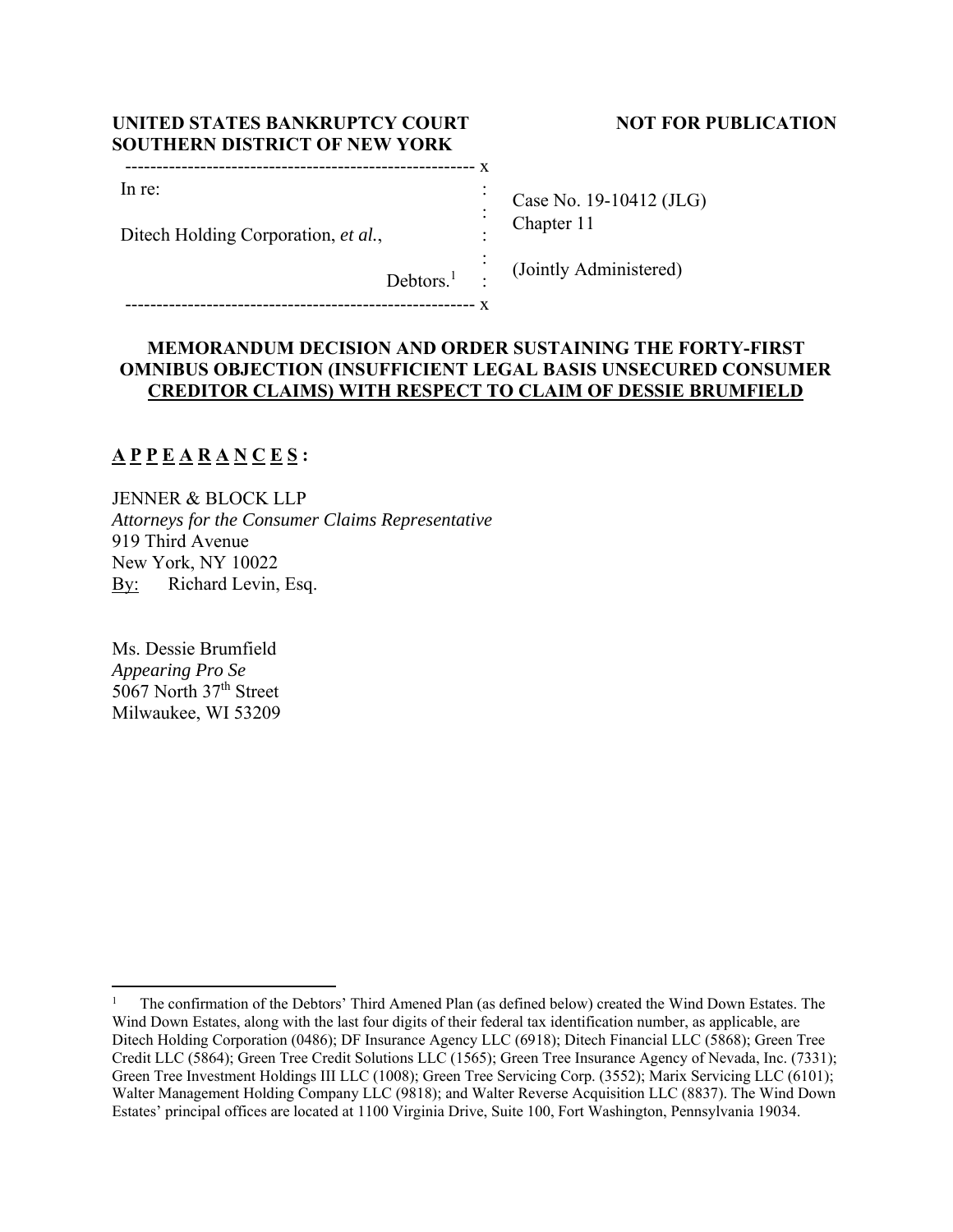## **HON. JAMES L. GARRITY, JR. U.S. BANKRUPTCY JUDGE**

### **Introduction**<sup>2</sup>

 Dessie Brumfield (the "Claimant") filed two Proofs of Claim against Ditech Financial LLC f/k/a Green Tree Servicing, LLC ("Ditech") in these Chapter 11 Cases: Claim Nos. 816 and 1156. The claims seek damages in the sums of \$127,329.84, and \$224,876, respectively, to redress Ditech's alleged mortgage fraud. In her Eighth Omnibus Claims Objection,<sup>3</sup> the Consumer Claims Representative sought to expunge Claim No. 816 as duplicative of Claim No. 1156. The Court sustained the objection and disallowed and expunged Claim No. 816, without prejudice to the Consumer Claims Representative's right to object to Claim No. 1156 (the "Claim").<sup>4</sup> In her Forty-First Omnibus Claims Objection (the "Objection"),<sup>5</sup> the Consumer Claims Representative seeks to disallow and expunge the Claim. The Claimant is acting pro se in this matter. She failed to respond to the Objection. However, she appeared at the Sufficiency Hearing on April 29, 2021, and was heard in opposition to the Objection. The Consumer Claims

<sup>2</sup> Capitalized terms used but not otherwise defined herein shall have the meanings ascribed to them in the Third Amended Plan.

<sup>3</sup> *See* Consumer Claim Trustee's Eighth Omnibus Objection to Proofs of Claim (Duplicate Unsecured Consumer Creditor Claims) [ECF No. 1969]. References to "ECF No. \_\_" are to documents filed in the electronic docket in these jointly administered cases under Case No. 19-10412 (the "Chapter 11 Cases").

<sup>4</sup> *See* Order Granting Consumer Claims Trustee's Eighth Omnibus Objection to Proofs of Claim (Duplicate Unsecured Consumer Creditor Claims) [ECF No. 2279].

<sup>5</sup> *See* Consumer Claims Trustee's Forty-First Omnibus Objection to Proofs of Claim (Insufficient Legal Basis Unsecured Consumer Creditor Claims) [ECF No. 3227].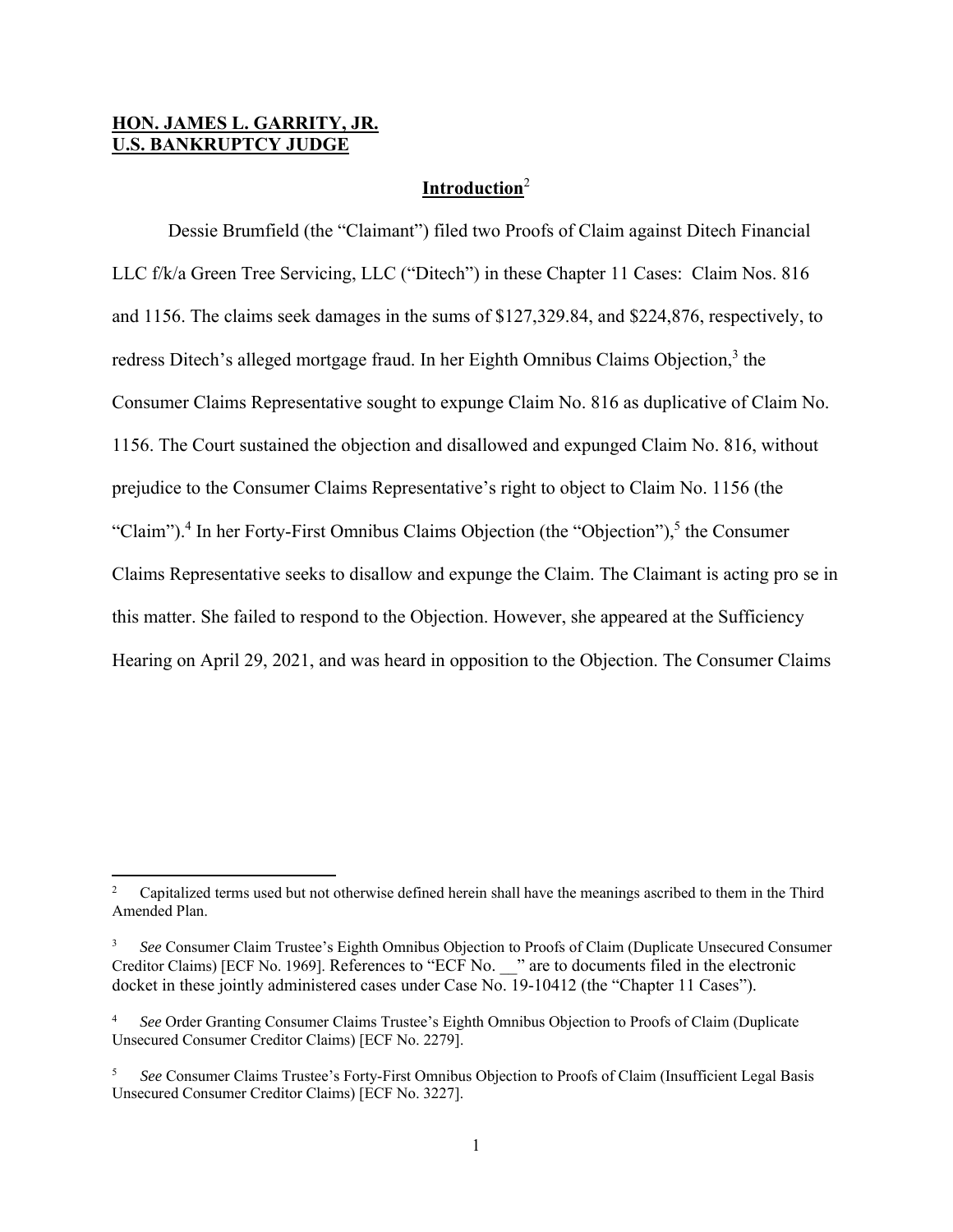Representative filed a reply (the "Reply")<sup>6</sup> in further support of the Objection, as well as a Request for Judicial Notice in Support of the Reply.<sup>7</sup>

 The Consumer Claims Representative contends that the Court should disallow and expunge the Claim because it fails to state a claim for relief. In accordance with the Court's Claims Procedures Order,<sup>8</sup> the Court conducted a Sufficiency Hearing on the Claim. The legal standard of review at a Sufficiency Hearing is equivalent to the standard applied to a motion to dismiss for failure to state a claim upon which relief may be granted under Rule 12(b)(6) of the Federal Rules of Civil Procedure ("Rule 12(b)(6)").9 *See* Claims Procedures Order ¶ 3(iv)(a). In the Claim, Claimant seeks relief that is identical to the relief she sought against Ditech through affirmative defenses and counterclaims in a pre-petition lawsuit that Ditech commenced against her in the Wisconsin state courts. The state court dismissed the action, with prejudice. The dismissal order is a final, non-appealable order.

 It is settled that under Rule 12(b)(6), dismissal of a claim on *res judicata* grounds is appropriate when the elements of *res judicata* are apparent on the face of the claim. It is also settled that pro se claimants are subject to principles of *res judicata* and claim preclusion. As explained below, construing the Claim in the light most favorable to the Claimant, and drawing all inferences in her favor, the Claimant fails to state a claim for relief against Ditech. The Court sustains the Objection and disallows and expunges the Claim on the grounds that the doctrine of

<sup>6</sup> *See* Reply of Consumer Claims Trustee in Support of the Forty-First Omnibus Objection with Respect to Claim of Dessie Brumfield (Claim No. 1156) [ECF No. 3337].

<sup>7</sup> *See* Request for Judicial Notice in Support of the Reply of the Consumer Claims Trustee in Support of the Forty-First Omnibus Objection With Respect to Claim of Dessie Brumfield [ECF No. 3338] (the "Request").

<sup>8</sup> *See* Order Approving (I) Claim Objection Procedures and (II) Claim Hearing Procedures [ECF No. 1632].

<sup>9</sup> Rule 12(b)(6) is incorporated herein by Rule 7012 of the Federal Rules of Bankruptcy Procedure (the "Bankruptcy Rules").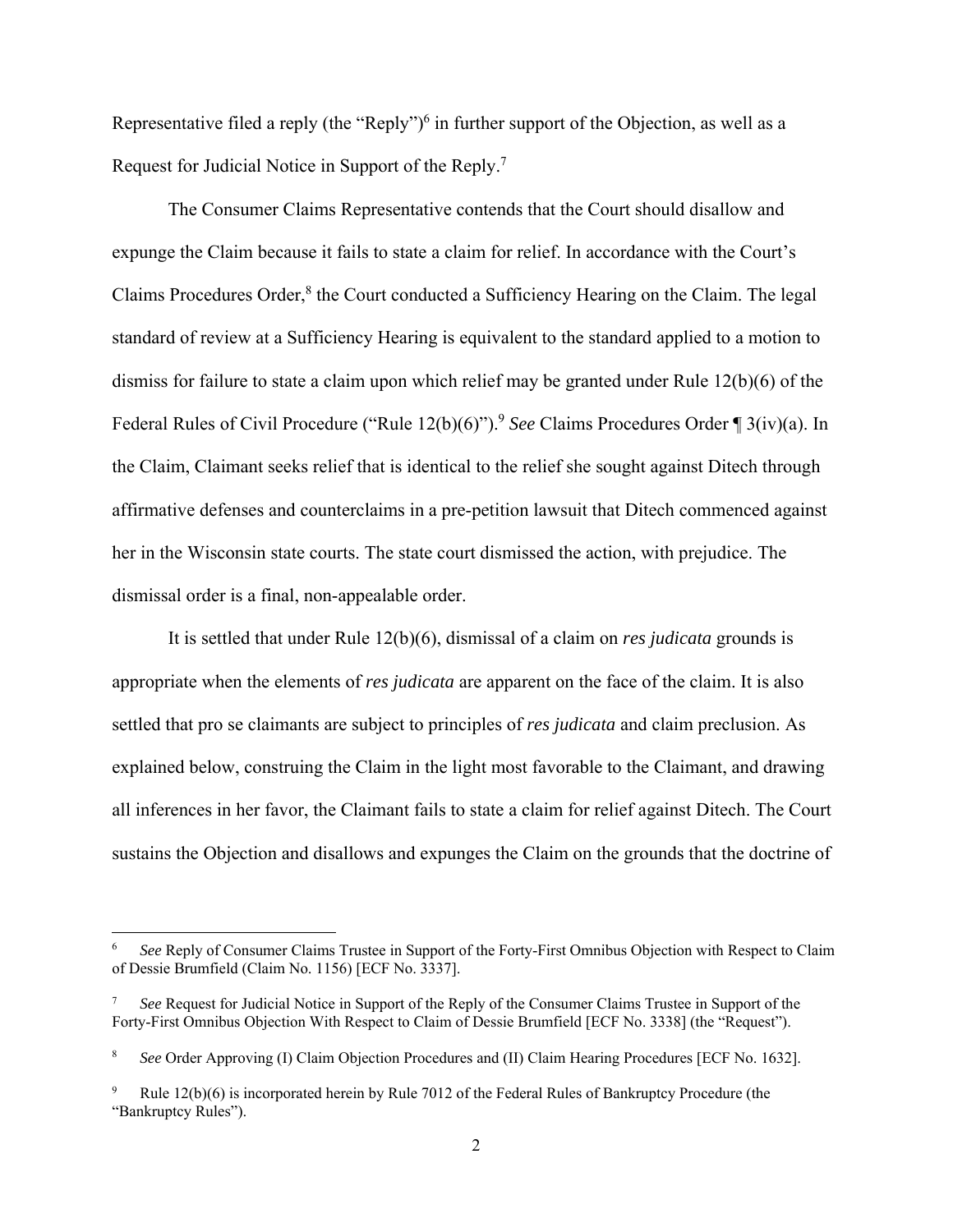claim preclusion, as applied under Wisconsin state law, bars the Claimant from obtaining any recovery under the Claim.

#### **Jurisdiction**

The Court has jurisdiction to consider this matter pursuant to 28 U.S.C. §§ 157 and 1334

and the Amended Standing Order of Referral of Cases to Bankruptcy Judges of the United States

District Court for the Southern District of New York, dated January 31, 2012 (Preska, C.J.). This

is a core proceeding pursuant to 28 U.S.C. § 157(b).

## Background<sup>10</sup>

On January 19, 2018, Ditech commenced a foreclosure action ("State Court Action")

against the Claimant with respect to property located at 3936 North 18<sup>th</sup> Street, Milwaukee,

Wisconsin (the "Property").<sup>11</sup> On June 19, 2018, the Claimant filed an Amended Answer to the

As discussed below, in applying Rule  $12(b)(6)$  to the Claim, the Court tests the legal sufficiency of the Claim. Accordingly, in resolving the Objection, the Court assumes the truth of the well plead facts in support of the Claim. *See Ashcroft v. Iqbal,* 556 U.S. 662, 678 (2009); *see also Roth v. Jennings*, 489 F.3d 499, 509 (2d Cir. 2007) ("In any event, a ruling on a motion for dismissal pursuant to Rule 12(b)(6) is not an occasion for the court to make findings of fact."). In support of the Claim and the Objection, both the Claimant and Consumer Claims Representative rely on documents of record in the State Court Action. The Consumer Claims Representative requests the Court to take judicial notice of certain documents filed in the State Court Action, including the judgment entered against the Claimant in that action. *See* Request at 1-2. The Claimant has attached miscellaneous documents to the Claim. It is well settled that in resolving a Rule 12(b)(6) motion, the court "may take notice of proceedings in other courts, both within and without the federal judicial system, if those proceedings have a direct relation to matters at issue." *St. Louis Baptist Temple, Inc. v. FDIC,* 605 F.2d 1169, 1172 (10th Cir.1979); *Kasey v. Molybdenum Corp. of America*, 336 F.2d 560, 563 (9<sup>th</sup> Cir. 1964) (where parties had history of litigation in state court, court took "judicial notice of . . . officially reported decisions and refers to them for a better understanding of the complicated factual situation here existing."); *Wingate v. Gives*, 05 Civ. 1872 (LAK), 2016 WL 519634, at \*1 (S.D.N.Y. Feb. 5, 2016) (court took judicial notice of facts in reported state court decisions); *Church of Scientology Int'l v. Time Warner, Inc.,* 806 F.Supp. 1157, 1159 n.2 (S.D.N.Y.1992) (court took judicial notice of reported decisions dealing with Scientology organizations). *See also Glob. Network Commc'ns, Inc. v. City of New York*, 458 F.3d 150, 156 (2d Cir. 2006) (stating that on a motion to dismiss for failure to state a claim a court may consider materials extrinsic to the pleadings, if the materials are integral to the complaint or matters subject to judicial notice). The matters at issue in the Claim mirror those at issue and finally resolved against the Claimant in the State Court Action. The documents cited by the Claimant and Consumer Claims Representative directly bear on the matters at issue in the Objection. Thus, subject to the standards applicable to Rule 12(b)(6) motions, the Court takes judicial notice of the documents that the Claimant and Consumer Claims Representative rely on in support of their respective positions in this matter. As necessary, the Court cites those documents herein.

<sup>11</sup> *See Ditech Financial, LLC, f/k/a Green Tree Servicing, LLC v. Dessie Brumfield,* Case No. 2018CV000549, Docket at 1 (Wis. Cir. Ct. Milwaukee Co. Jan. 19, 2018).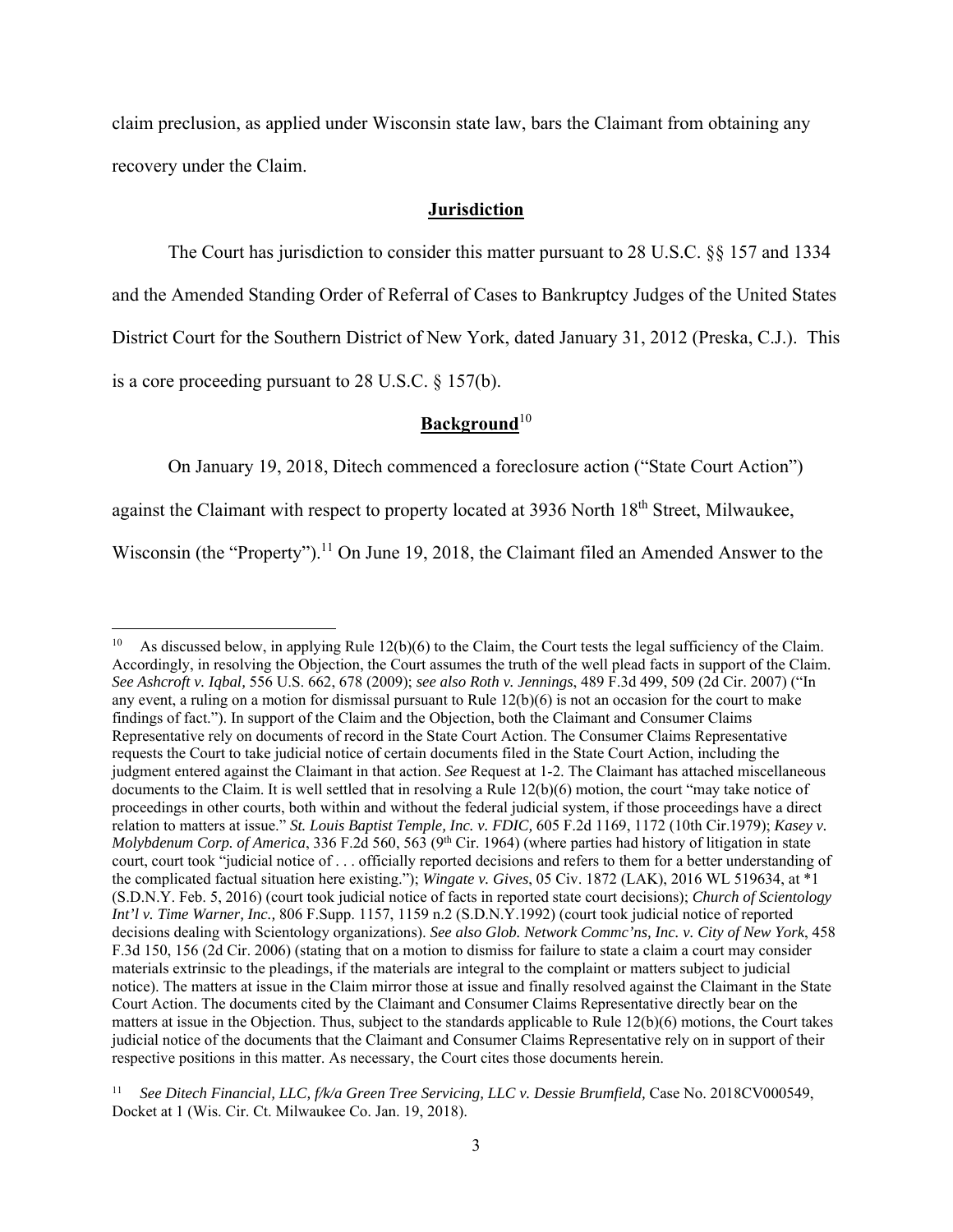complaint which included affirmative defenses and counterclaims. 12 In support thereof, she asserts, among other things, that: (i) she never took out a note, mortgage, or any type of loan from Ditech with respect to the Property;<sup>13</sup> Ditech's agents refused to communicate with her regarding the debt;<sup>14</sup> (iii) Ditech intentionally failed to act in good faith or deal fairly by failing to maintain complete and accurate books and records;<sup>15</sup> (iv) Ditech committed multiple instances of foreclosure fraud;<sup>16</sup> and (v) that she paid her line of credit in full.<sup>17</sup>

 On October 26, 2018, Ditech filed a motion for summary judgment in the State Court Action, and on January 17, 2019, the state trial court entered a Notice of Entry of Judgment. It attaches an Order for Summary Judgment in favor of Ditech,  $18$  which, among other things, determines that Debtor is indebted to Ditech in the sum of approximately \$107,000 under her mortgage, and directs the sale of the Property at a public auction.<sup>19</sup> That order also dismissed all the Claimant's counterclaims with prejudice.<sup>20</sup> On June 20, 2019, Claimant filed a motion asking the court for a rehearing on the summary judgment motion.<sup>21</sup> On August 29, 2019 the state court

- <sup>15</sup> *Id.* at 2, ¶ 2.
- 16 *Id.* at 3-4.
- 17 *Id*. at 10.

<sup>12</sup> *See Ditech Financial, LLC, f/k/a Green Tree Servicing, LLC v. Dessie Brumfield*, Case No. 2018CV000549, Defendant Amended Answer, Affirmative Defense and Counter Claim (Wis. Cir. Ct. Milwaukee Co. June 19, 2018) (the "Answer, Defenses, and Counterclaims").

<sup>13</sup> *Id.* at 1, ¶ 1.

<sup>14</sup> *Id.* at 2, ¶ 1.

<sup>&</sup>lt;sup>18</sup> See Ditech Financial, LLC, f/k/a Green Tree Servicing, LLC v. Dessie Brumfield, Case No. 2018CV000549, Notice of Entry of Judgment, (Wis. Cir. Ct. Milwaukee Co. Jan. 17, 2019).

<sup>19</sup> *Id.* at 3.

<sup>20</sup> *Id.* at 4.

<sup>21</sup> *See* State Court Action Docket at 5.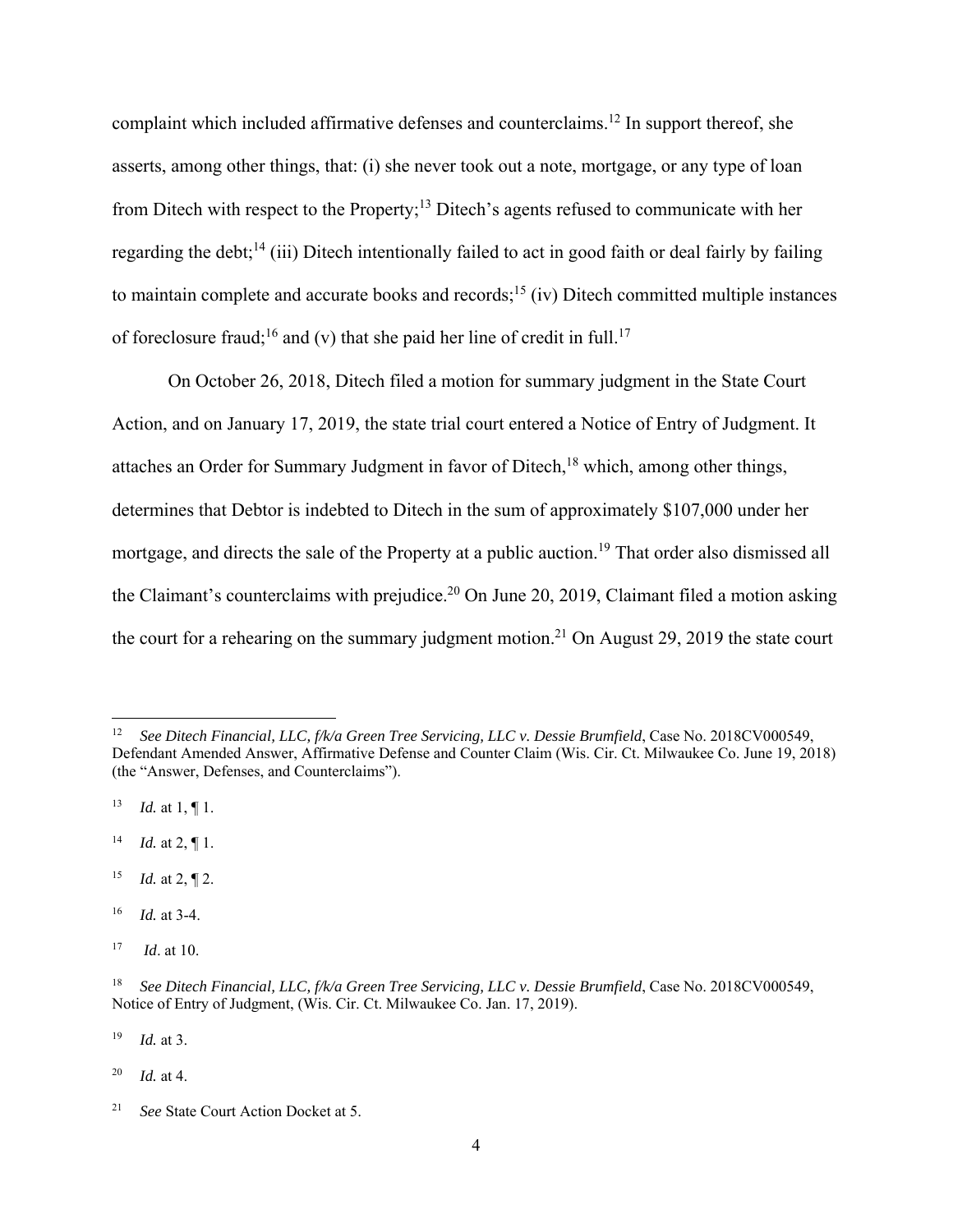held a hearing on the motion for rehearing and denied the motion.<sup>22</sup> No additional appeal was sought, and the judgment remains final.<sup>23</sup>

#### **Debtor's Bankruptcy Case**

 On February 11, 2019, Ditech Holding Corporation (f/k/a Walter Investment Management Corp.) and certain of its affiliates ("Debtors") filed petitions for relief under Chapter 11 of Title 11 of the United States Code (the "Bankruptcy Code") in this Court. The Debtors remained in possession of their business and assets as debtors and debtors in possession pursuant to sections 1107(a) and 1108 of the Bankruptcy Code. On February 22, 2019, the Court entered an order fixing April 1, 2019 at 5:00 p.m. (prevailing Eastern Time) as the deadline for each person or entity, not including governmental units (as defined in section 101(27) of the Bankruptcy Code) to file a proof of claim in the Chapter 11 Cases (the "General Bar Date").<sup>24</sup> Thereafter, the Court extended the General Bar Date for consumer borrowers, twice, and ultimately to June 3, 2019 at 5:00 p.m. (prevailing Eastern Time).<sup>25</sup>

On September 26, 2019, the Debtors confirmed their Third Amended Plan, <sup>26</sup> and on September 30, 2019, that plan became effective.<sup>27</sup> The Consumer Claims Representative is a

<sup>22</sup> *See id*. at 3.

<sup>23</sup> *See id.* at 1.

<sup>&</sup>lt;sup>24</sup> *See* Order Establishing Deadline for Filing Proofs of Claim and Approving the Form and Manner of Notice Thereof [ECF No. 90].

<sup>25</sup> *See* Order Further Extending General Bar Date for Filing Proofs of Claim for Consumer Borrowers *Nunc Pro Tunc* [ECF No. 496].

<sup>26</sup> *See* Third Amended Joint Chapter 11 Plan of Ditech Holding Corporation and its Affiliated Debtors [ECF No. 1326] (the "Third Amended Plan"); Order Confirming Third Amended Joint Chapter 11 Plan of Ditech Holding Corporation and its Affiliated Debtors [ECF No. 1404].

<sup>&</sup>lt;sup>27</sup> Notice of (I) Entry of Order Confirming Third Amended Joint Chapter 11 Plan of Ditech Holding Corporation and its Affiliated Debtors, (II) Occurrence of Effective Date, and (III) Final Deadline for Filing Administrative Expense Claims [ECF No. 1449].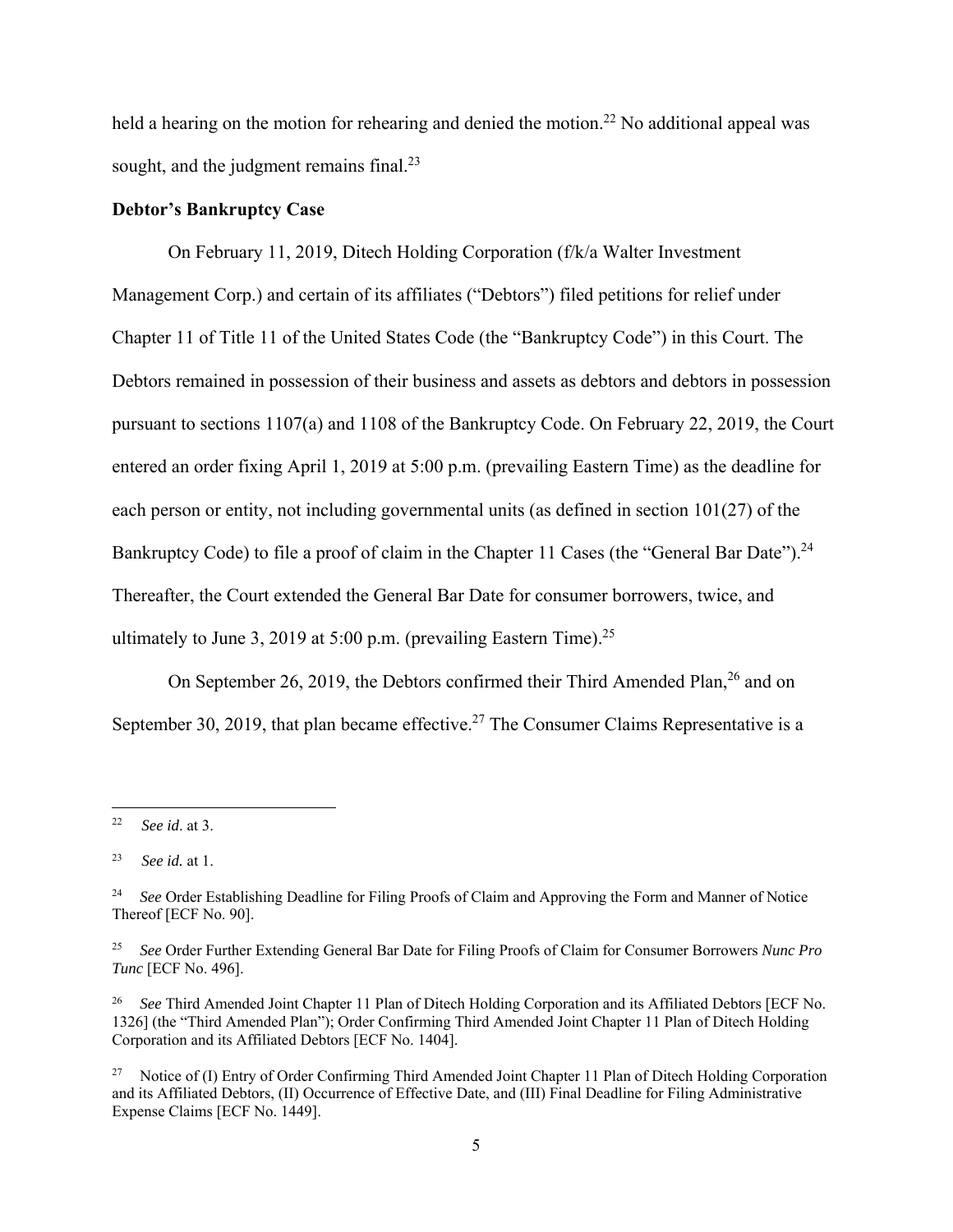fiduciary appointed under the Third Amended Plan who is responsible for the reconciliation and resolution of Consumer Creditor Claims and distribution of funds to holders of Allowed Consumer Creditor Claims in accordance with the Third Amended Plan.<sup>28</sup> Under the Third Amended Plan, the Consumer Claims Representative has the exclusive authority to object to all Consumer Creditor Claims. *See* Third Amended Plan, Art. VII, § 7.1.

#### **The Proof of Claim**

 On April 22, 2019, Claimant timely filed the Claim against Ditech in the sum of \$224,876, as an unsecured claim that is not entitled to priority and is not an administrative expense.<sup>29</sup> She contends that for six years she made loan payments to Ditech on account of a loan she did not take out. She maintains that Ditech and the company that transferred the "loan" to Ditech have committed mortgage fraud.<sup>30</sup> She also maintains that the "basis" of her claim is that she is the "victim of [a] chain of mortgage transfers due to creditor lack of understanding line of credit," and that the "debtor failed to refund amount paid by [line of credit] and monthly payments."31 Thus, she is asking for a "refund" of funds that she paid but did not owe. In short, in support of the Claim, the Claimant relies on the allegations underlying the State Court Action. She annexed various news articles, a copy of the 2006 deed (which Claimant alleges was forged) and a copy of the satisfaction of mortgage filed regarding the Property, a monthly mortgage statement dated January 11, 2007, and a report of the Property Recording Information for the Property dated May 15, 2009, which shows the Claimant as the owner.<sup>32</sup>

<sup>28</sup> *See* Third Amended Plan*,* Art. I, ¶ 1.41.

<sup>29</sup> *See* Claim at 1-2. References herein to pages of the Claim are cited to the particular PDF page of the Claim.

<sup>30</sup> *See* Claim No. 816 at 4.

<sup>31</sup> *See* Claim, Part 2, ¶ 8.

<sup>32</sup> *See id.* at 4-16.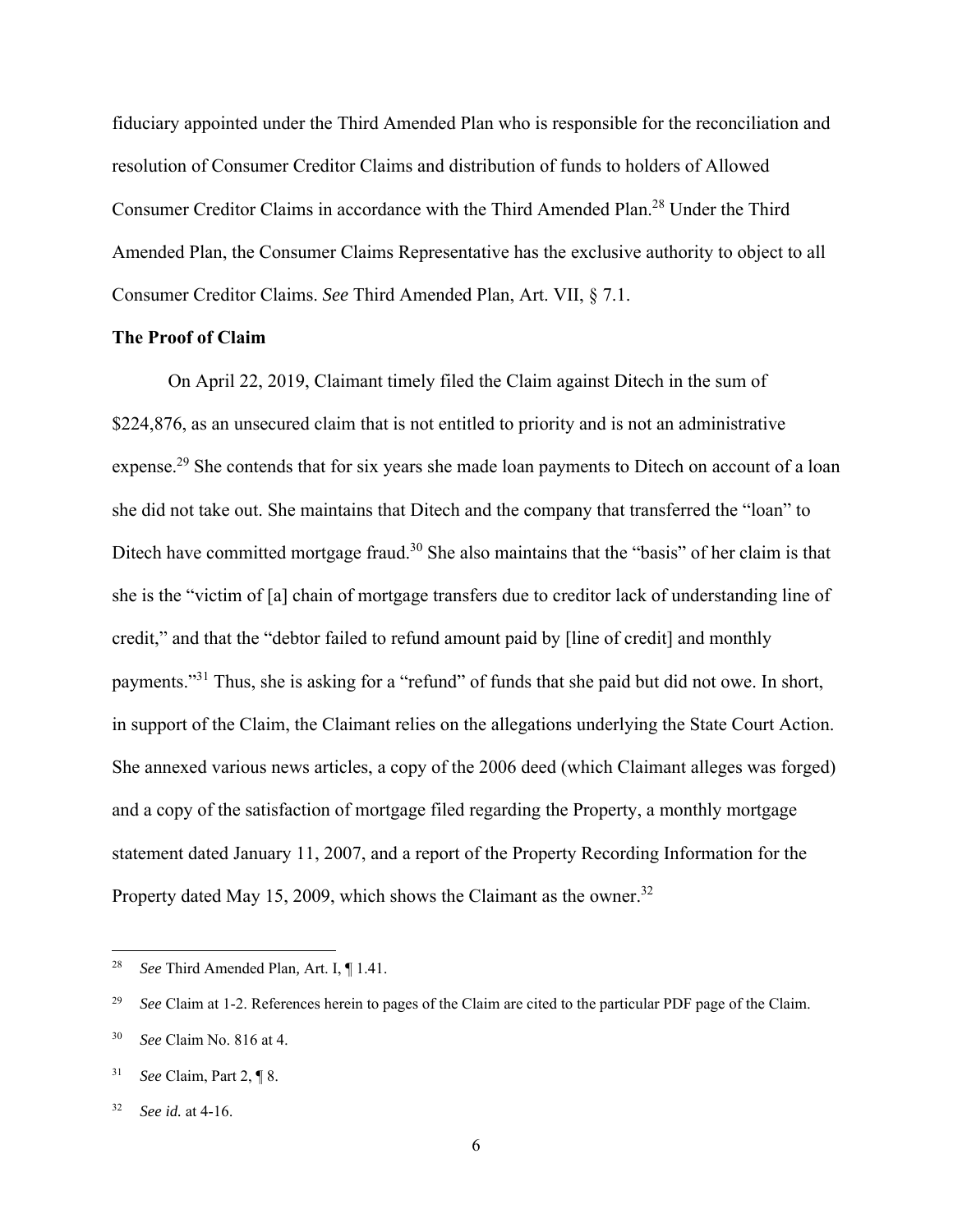#### **Claims Procedures Order**

 On November 19, 2019, the Court entered the Claims Procedures Order. Under that order, the Consumer Claims Representative is authorized to file Omnibus Objections seeking reduction, reclassification, or disallowance of Claims on the grounds set forth in Bankruptcy Rule 3007(d) and additional grounds set forth in the Claims Procedures Order. *See* Claims Procedures Order  $\P$  2(i)(a)-(h). A properly filed and served response to an Objection gives rise to a "Contested Claim" that will be resolved at a Claim Hearing. *Id.* ¶ 3(iv). The Consumer Claims Representative has the option of scheduling the Claim Hearing as either a "Merits Hearing" or a "Sufficiency Hearing." *Id.* ¶ 3(iv)(a),(b). A "Merits Hearing" is an evidentiary hearing on the merits of a Contested Claim. A "Sufficiency Hearing" is a non-evidentiary hearing to address whether the Contested Claim states a claim for relief against the Debtors. The legal standard of review that will be applied by the Court at a Sufficiency Hearing is equivalent to the standard applied by the Court upon a motion to dismiss for failure to state a claim upon which relief can be granted. *Id.* ¶ 3(iv)(a).

#### **The Objection**

 In the Objection, the Consumer Claims Representative challenges the sufficiency of the Claim and contends that it fails to state grounds for relief. She seeks to disallow and expunge the Claim on the grounds that it is based on the same claims that the Claimant asserted in the State Court Action, and which the state court dismissed with prejudice. The Consumer Claims Representative maintains that since these issues have been litigated and found not to have merit, the doctrine of claim preclusion bars recovery on the Claim herein.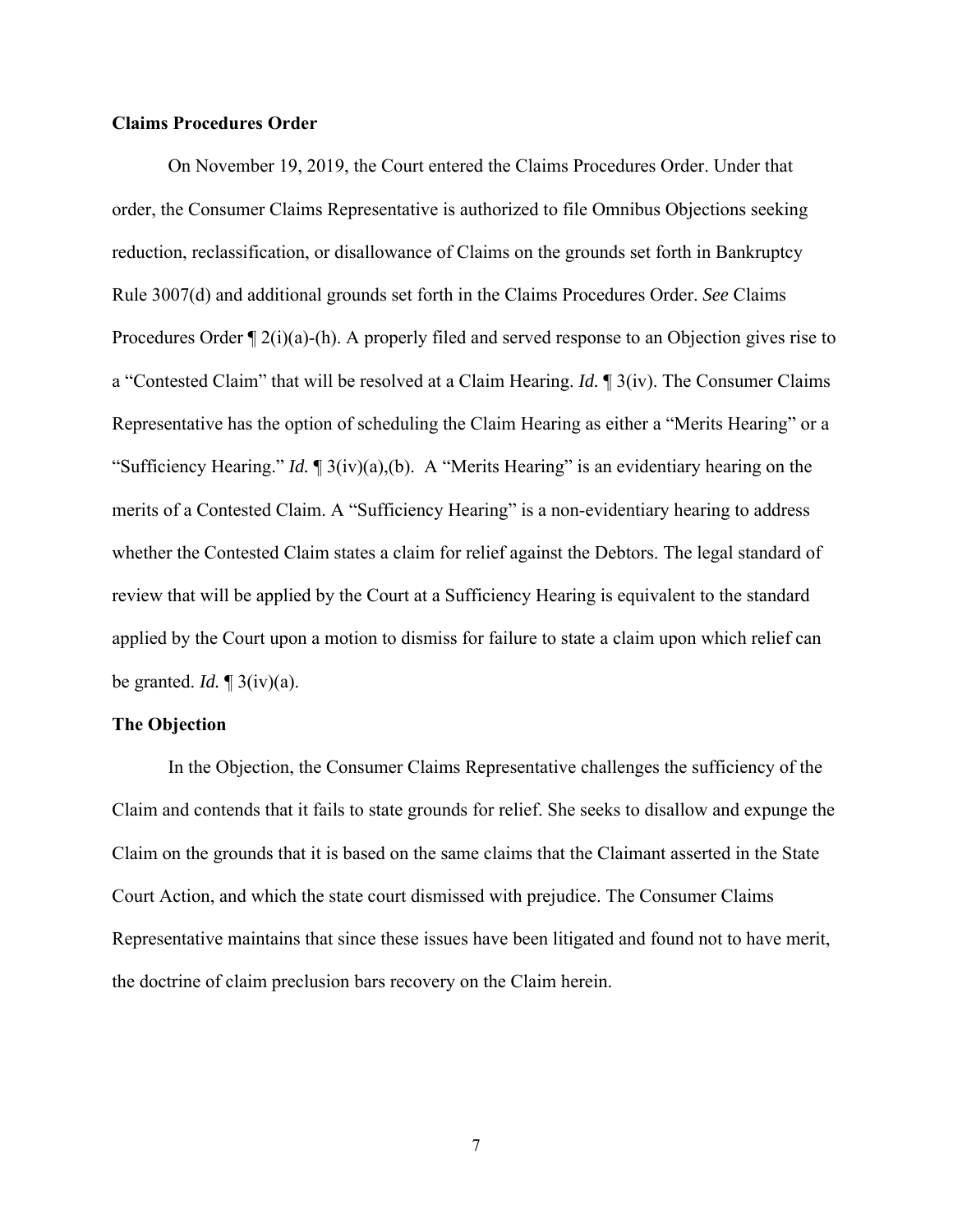#### **Applicable Legal Standards**

 Under section 502(a) of the Bankruptcy Code, "a claim ... proof of which is filed under section 501 of this title, is deemed allowed, unless a party in interest ... objects." 11 U.S.C. § 502(a). The filing of a proof of claim constitutes "prima facie evidence of the validity and amount of a claim." Fed. R. Bank. P. 3001(f). If an objection refuting at least one of the claim's essential allegations is asserted, the claimant has the burden to demonstrate the validity of the claim. *See, e.g., Rozier v. Rescap Borrower Claims Tr. (In re Residential Capital, LLC)*, 15 Civ. 3248(KPF), 2016 WL 796860, at \*9 (S.D.N.Y. Feb. 22, 2016); *Hasson v. Motors Liquidation Co. (In re Motors Liquidation Co.)*, No. 09-50026, 2012 WL 1886755, at \*3 (S.D.N.Y. May 12, 2012); *In re Oneida Ltd.*, 400 B.R. 384, 389 (Bankr. S.D.N.Y. 2009), *aff'd sub nom. Peter J. Solomon Co., L.P. v. Oneida, Ltd.*, No. 09-cv-2229, 2010 WL 234827 (S.D.N.Y. Jan. 22, 2010). Section 502(b) sets forth the grounds for disallowing a properly filed proof of claim. *See* 11 U.S.C. § 502(b); *see also Travelers Cas. and Sur. Co. of Am. v. Pacific Gas and Elec. Co.,* 549 U.S. 443, 449 (2007) ("But even where a party in interest objects [to a claim], the court 'shall allow' the claim 'except to the extent that' the claim implicates any of the nine exceptions enumerated in § 502(b)").

 In filing the Objection to the Claim, the Consumer Claims Representative initiated a contested matter. *See* Fed. R. Bankr. P. 3007 advisory committee's note ("[t]he contested matter initiated by an objection to a claim is governed by Rule 9014. . ."). *See also In re Tender Loving Care Health Servs., Inc.*, 562 F.3d 158, 162 (2d Cir. 2009) (stating that "when a debtor files an objection to a claim, the objection has initiated a contested matter"). Bankruptcy Rule 9014 governs contested matters. The rule does not explicitly provide for the application of Bankruptcy

8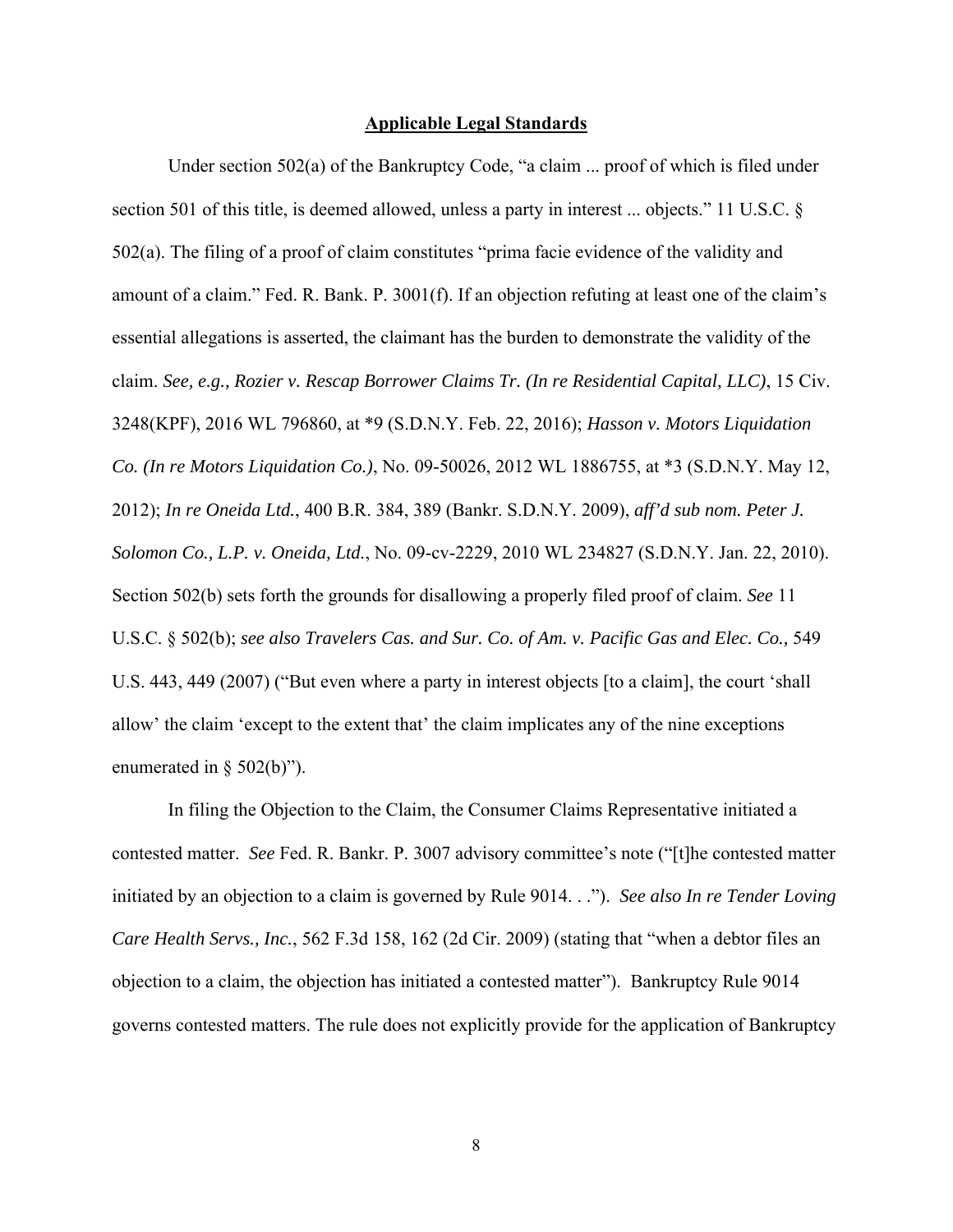Rule 7012.33 However, Bankruptcy Rule 9014 provides that a bankruptcy court "may at any stage in a particular matter direct that one or more of the other Rules in Part VII shall apply." Fed. R. Bankr. P. 9014. The Court did so here. Under the Claims Procedures Order, the legal standard of review the Court applies at a Sufficiency Hearing is equivalent to the standard applied by the Court under Rule 12(b)(6) on a motion to dismiss for failure to state a claim upon which relief could be granted. *See* Claims Procedure Order ¶ 3(iv)(a). *See also In re 20/20 Sport, Inc.*, 200 B.R. 972, 978 (Bankr. S.D.N.Y. 1996) ("In bankruptcy cases, courts have traditionally analogized a creditor's claim to a civil complaint [and] a trustee's objection to an answer. . . ").

 In applying Rule 12(b)(6) to the Claim, the Court assesses the sufficiency of the facts alleged in support of the Claim in light of the pleading requirements under Rule 8(a) of the Federal Rules of Civil Procedure.<sup>34</sup> Rule  $8(a)(2)$  states that a claim for relief must contain "a short and plain statement of the claim showing that the pleader is entitled to relief[.]" Fed. R. Civ. P. 8(a)(2). To meet that standard, the Claim "must contain sufficient factual matter, accepted as true, to state a claim to relief that is plausible on its face." *Ashcroft v. Iqbal,* 556 U.S. 662, 678 (2009) ("*Iqbal*") (citations omitted); *accord Bell Atlantic Corp. v. Twombly,* 550 U.S. 544, 570 (2007) ("*Twombly*"). "A claim has facial plausibility when the plaintiff pleads factual content that allows the court to draw the reasonable inference that the defendant is liable for the misconduct alleged." *Iqbal*, 556 U.S. at 678; *accord Twombly*, 550 U.S. at 570. To satisfy Rule 12(b)(6), the "pleadings must create the possibility of a right to relief that is more than speculative." *Spool v. World Child Int'l Adoption Agency*, 520 F.3d 178, 183 (2d Cir. 2008) (citation omitted). In considering whether that standard is met for a particular claim, the court

<sup>33</sup> As noted, Bankruptcy Rule 7012 incorporates Rule 12.

Rule 8 is incorporated herein pursuant to Bankruptcy Rule 7008.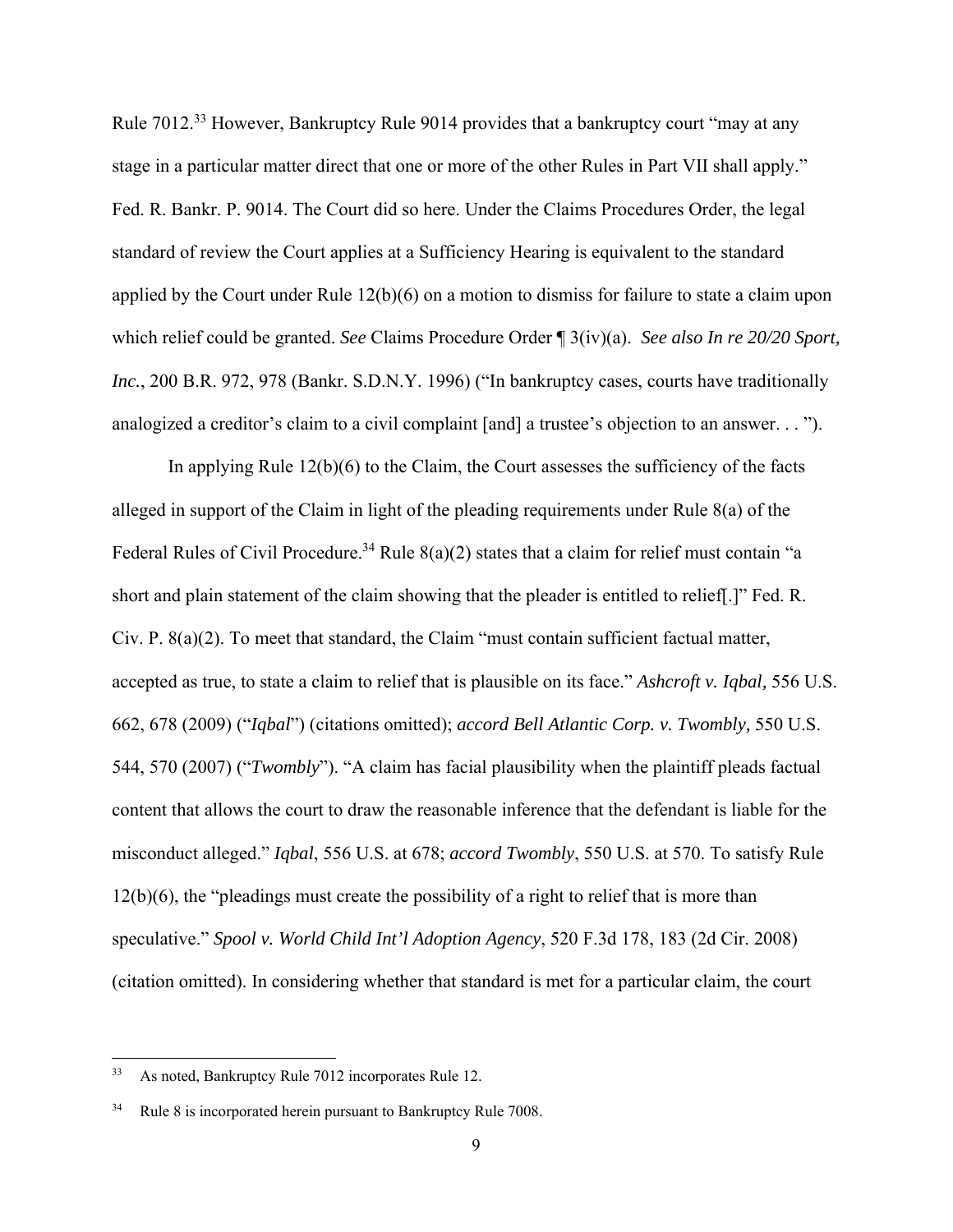must assume the truth of all material facts alleged in support of the claim and draw all reasonable inferences in the claimant's favor. *See ATSI Commc'ns, Inc. v. Shaar Fund, Ltd.*, 493 F.3d 87, 98 (2d Cir. 2007). However, the court "need not accord 'legal conclusions, deductions or opinions that are couched as factual allegations . . . a presumption of truthfulness.'" *Hunt v. Enzo Biochem, Inc.*, 530 F.Supp.2d 580, 591 (S.D.N.Y. 2008) (quoting *In re NYSE Specialists Sec. Litig.*, 503 F.3d 89, 95 (2d Cir. 2007)). In short, "[i]n ruling on a motion pursuant to Fed. R. Civ. P. 12(b)(6), the duty of a court is merely to assess the legal feasibility of the complaint, not to assay the weight of the evidence which might be offered in support thereof." *DiFolco v. MSNBC Cable L.L.C.*, 622 F.3d 104, 113 (2d Cir. 2010) (citation and internal quotation marks omitted). Where, as here, the Claimant is proceeding pro se, the Court will liberally construe the Claim, although the claim must nonetheless be supported by specific and detailed factual allegations that provide a fair understanding for the basis of the claim and the legal grounds for recovery against a debtor. *Kimber v. GMAC Mortgage, LLC (In re Residential Capital, LLC)*, 489 B.R. 489, 494 (Bankr. S.D.N.Y. 2013) (citing *Iwachiw v. New York City Bd. of Elections*, 126 Fed. Appx. 27, 29 (2d Cir. 2005)).

*Res judicata* and claim preclusion bar the "relitigation ... of claims that were, or could have been, brought in an earlier litigation between the same parties or their privies." *Bank of N.Y. v. First Millennium, Inc.,* 607 F.3d 905, 919 (2d Cir.2010). The doctrine of *res judicata* is applicable to motions under Rule 12(b)(6). "Dismissal under Rule 12(b)(6) on *res judicata* grounds is appropriate when the elements of res judicata [sic] are apparent on the face of the pleadings." *Murry v. Gen. Servs. Admin.,* 553 Fed. Appx. 362, 364 (5th Cir.2014) (citation omitted). *See also Freeman v. Sikorsky Aircraft Corp*., 151 Fed. App'x 91, 92 (2d Cir. 2005) (noting that the affirmative defense of *res judicata* may be raised in a Rule 12(b)(6) motion

10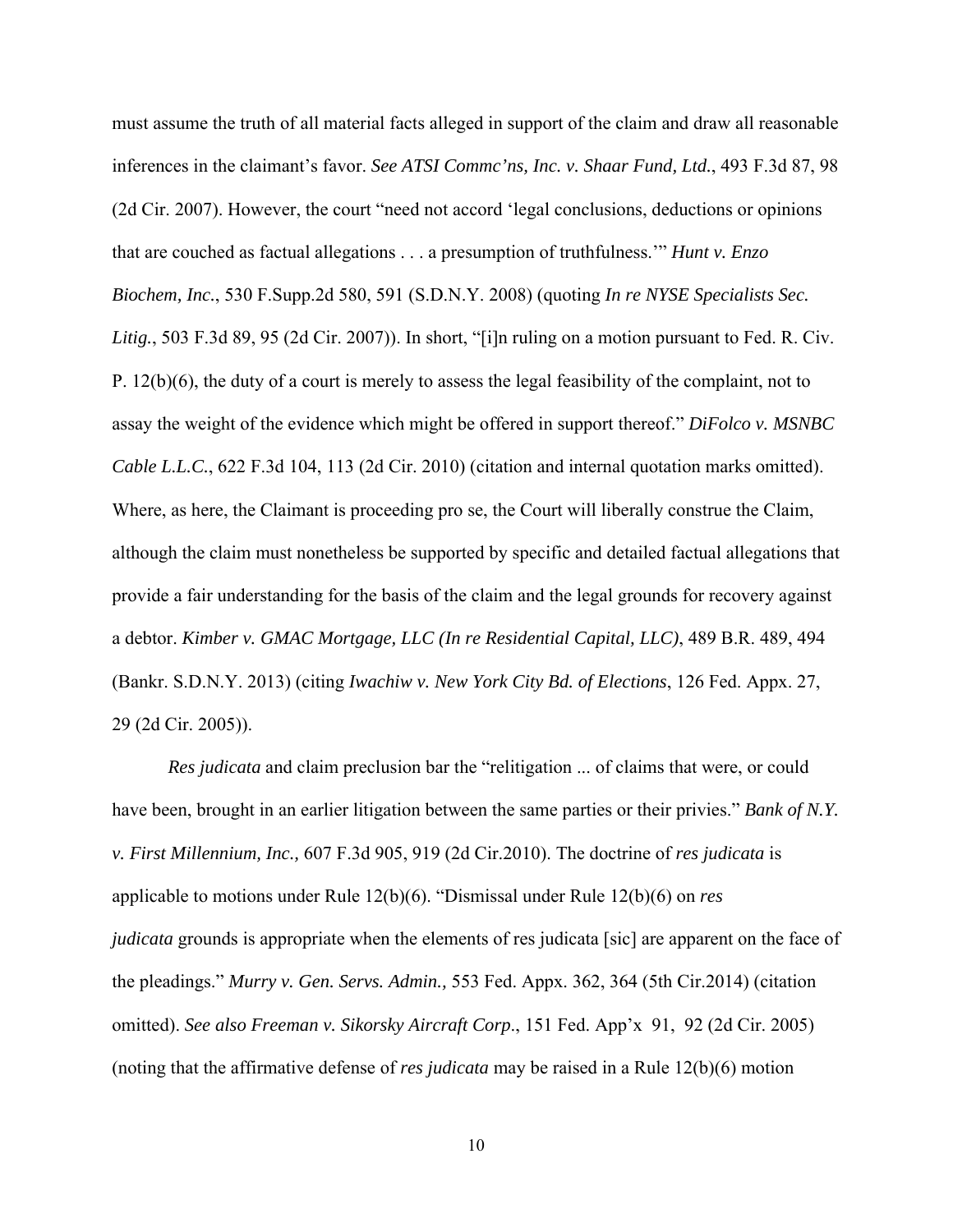"when all of the relevant facts are shown by the court's own records." (quoting *Day v. Moscow,* 955 F.2d 807, 811 (2d Cir.1992)).

## **Discussion**

 In the State Court Action, Ditech sued to foreclose on the Property. In her Answer, Defenses and Counterclaims, the Claimant challenged Ditech's right to foreclose and asserted counterclaims against Ditech alleging that the note was invalid as she did not execute any note or mortgage in favor of Ditech.<sup>35</sup> The Claimant also argued that Ditech owes her a refund for payments on her line of credit which she alleges was paid in full and that Ditech failed to maintain complete and accurate records of her payments.<sup>36</sup> The Wisconsin state court granted summary judgment in favor of Ditech, awarded fees to Ditech and dismissed Claimant's counterclaims, with prejudice.<sup>37</sup> It found that the note and mortgage were valid and ordered the Property sold at auction.<sup>38</sup> On June 20, 2019, the Claimant filed a motion for rehearing.<sup>39</sup> The state court held a hearing on the motion and on August 29, 2019, denied the motion.<sup>40</sup> The judgment is final.

 Although the Court construes this Claim liberally, the pro se Claimant is not exempt from the rules of claim preclusion*. See Birl v. Estelle,* 660 F.2d 592, 593 (5th Cir.1981) ("The right of

40 *See id.* at 3.

<sup>35</sup> *See* Answer, Defenses and Counterclaims at 1-2.

<sup>36</sup> *See id.* at 9-10.

<sup>&</sup>lt;sup>37</sup> See Ditech Financial, LLC, f/k/a Green Tree Servicing, LLC v. Dessie Brumfield, Case No. 2018CV000549, Order for Summary Judgment ¶¶ 3, 6, 18, 19 (Wis. Cir. Ct. Milwaukee Co. Jan. 8, 2019); *see also See Ditech Financial, LLC, f/k/a Green Tree Servicing, LLC v. Dessie Brumfield*, Case No. 2018CV000549, Judgment of Foreclosure at 1 (Wis. Cir. Ct. Milwaukee Co. Jan. 14, 2019).

<sup>38</sup> *Ditech Financial, LLC, f/k/a Green Tree Servicing, LLC v. Dessie Brumfield*, Case No. 2018CV000549, Order for Summary Judgment ¶¶ 5, 6, 10 (Wis. Cir. Ct. Milwaukee Co. Jan. 8, 2019)

<sup>39</sup> *See* State Court Action Docket at 5.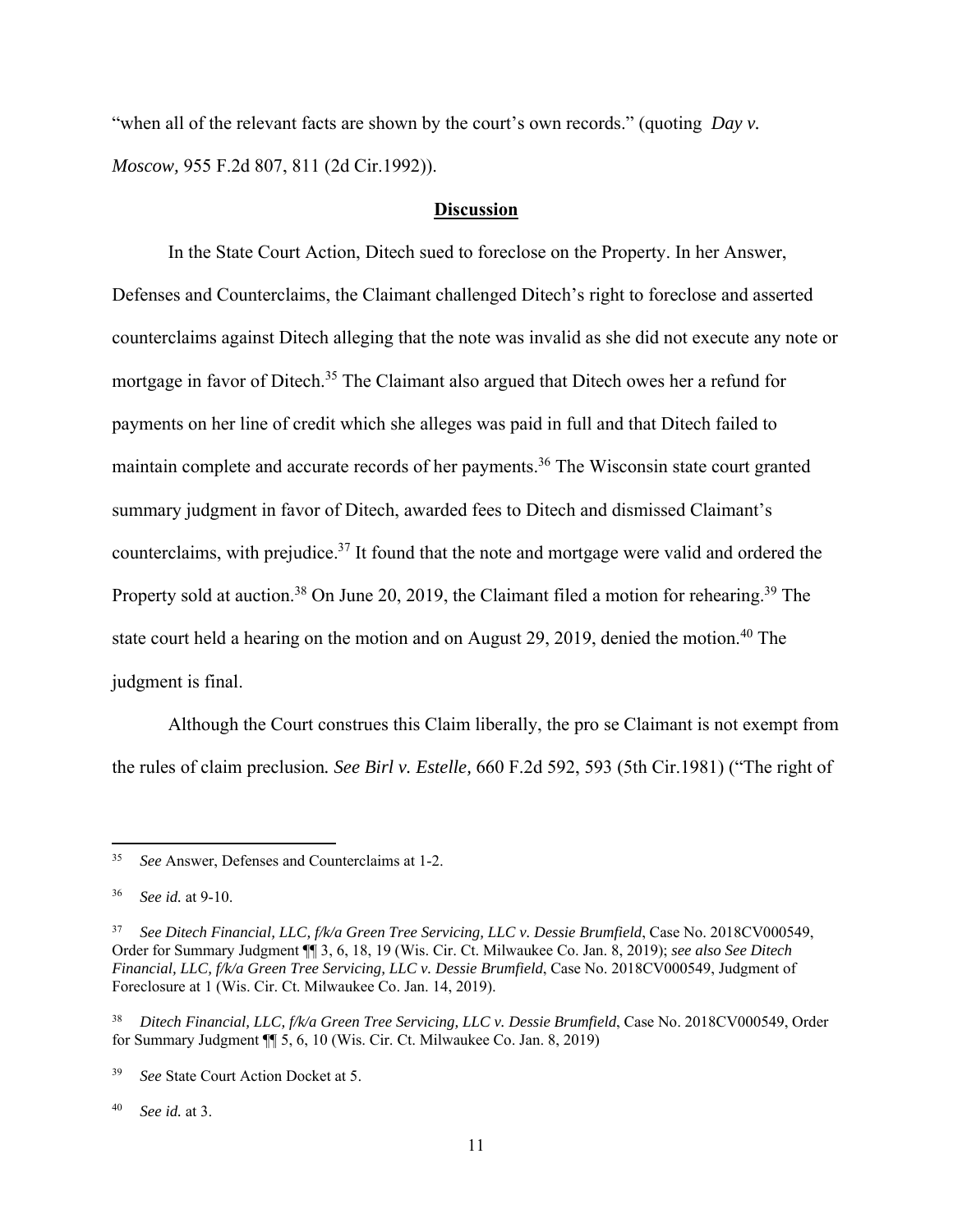self-representation does not exempt a party from compliance with relevant rules of procedural and substantive law. One who proceeds pro se with full knowledge and understanding of the risks involved acquires no greater rights than a litigant represented by a lawyer, unless a liberal construction of properly filed pleadings be considered an enhanced right.") (internal citations omitted); *Traguth v. Zuck*, 710 F.2d 90, 95 (2d Cir. 1983) ("Petitioner [appearing pro se] is not, however, excused 'from compliance with relevant rules of procedural and substantive law.'").

 "[T]he preclusive effect of a state court determination in a subsequent federal action is determined by the rules of the state where the prior action occurred. . . ." *In re Sokol*, 113 F.3d 303, 306 (2d Cir. 1997). *See also Migra v. Warren City School Dist. Bd. of Educ.,* 465 U.S. 75, 81 (1984) ("a federal court must give to a state-court judgment the same preclusive effect as would be given that judgment under the law of the State in which the judgment was rendered."). In Wisconsin, "[t]he term claim preclusion replaces *res judicata*; the term issue preclusion replaces collateral estoppel." *Northern States Power Co. v. Bugher*, 189 Wis. 2d 541, 550, 525 N.W.2d 723, 727 (1995) (citation omitted). The doctrine of claim preclusion, as applied in Wisconsin, has three elements: "(1) identity between the parties or their privies in the prior and present suits; (2) prior litigation resulted in a final judgment on the merits by a court with jurisdiction; and (3) identity of the causes of action in the two suits." *Kruckenberg v. Harvey*, 2005 WI 43, ¶ 21, 279 Wis. 2d 520, 531, 694 N.W.2d 879, 885.

 The first element of claim preclusion is satisfied here, as there is identity of parties in the State Court Action, where Ditech was the plaintiff, and Claimant was the defendant.

 In the State Court Action, the court entered judgment on January 8, 2019, granting the Ditech's motion for summary judgment.<sup>41</sup> In paragraph 18 of the order, the court provides: "this

<sup>41</sup> *See Ditech Financial, LLC, f/k/a Green Tree Servicing, LLC v. Dessie Brumfield*, Case No. 2018CV000549, Notice of Entry of Judgment, (Wis. Cir. Ct. Milwaukee Co. Jan. 17, 2019).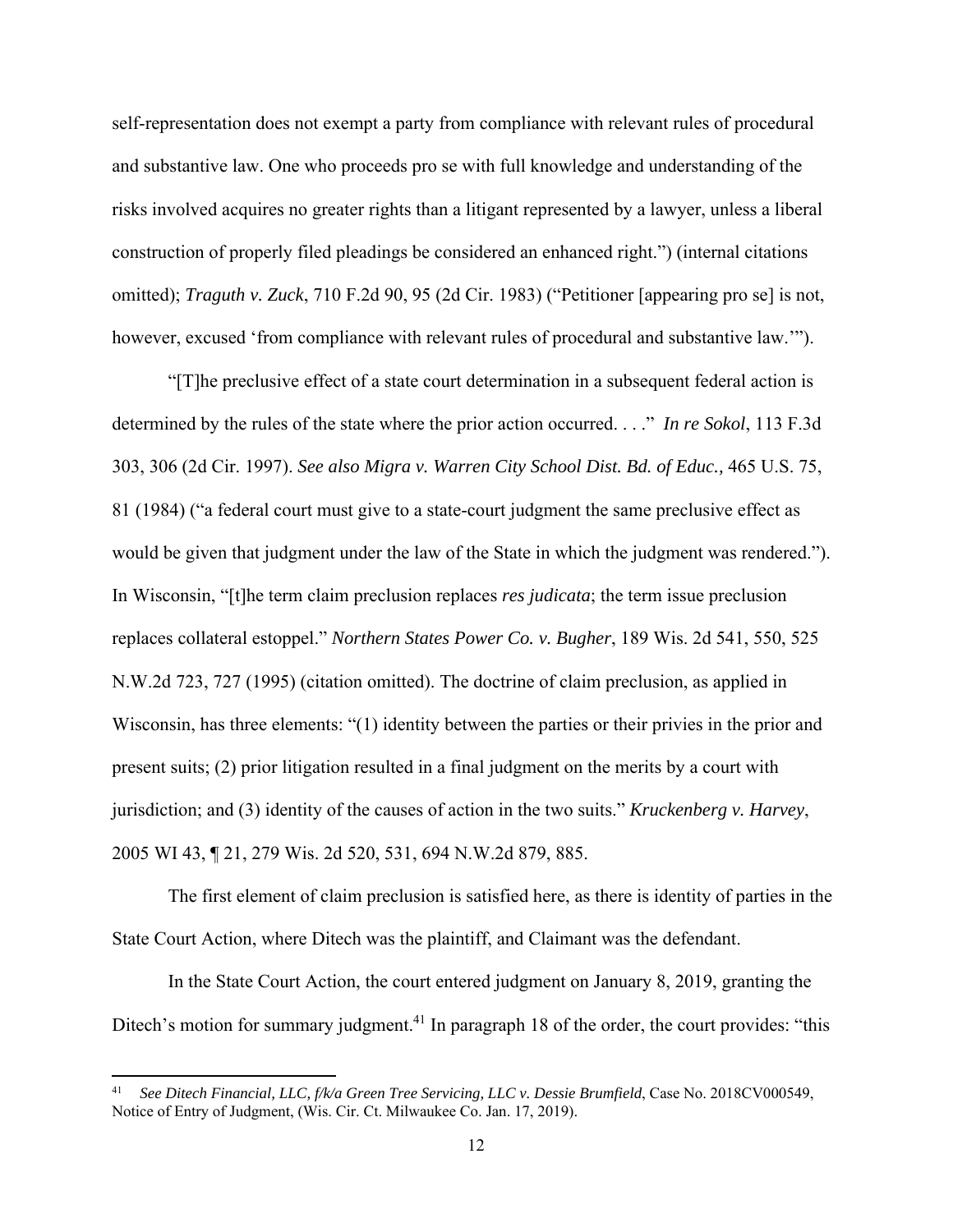order for judgment and judgment is a final order for purposes of appeal," and in paragraph 19, the court dismissed with prejudice the Claimant's counterclaims in their entirety.42 The order satisfies the second requirement for claim preclusion. *See Lisse v. Select Portfolio Servicing, Inc.*, No. 17-CV-206-JDP, 2017 WL 6021316, at \*6 (W.D. Wis. Dec. 5, 2017) (An issue decided on summary judgment "is sufficient to meet the requirement of a conclusive and final judgment."); *In re Est. of Rille ex rel. Rille*, 2007 WI 36, ¶ 48, 300 Wis. 2d 1, 24, 728 N.W.2d 693, 704 (noting that Wisconsin courts have recognized that summary judgment is sufficient to meet the requirement of a "conclusive and final judgment.") (citations omitted); *DePratt v. W. Bend Mut. Ins. Co.*, 113 Wis. 2d 306, 310-11, 334 N.W.2d 883, 885 (1983) (stating same). Claimant's motion for rehearing was denied, and no further appeal was taken.<sup>43</sup>

 The Claimant raised the allegations that are central to the Claim in the Answer, Defenses and Counterclaims. The Claimant specifically argued in the Claim and State Court Action that she did not take out a loan with the Debtor or any other named bank, that the Debtor failed to act in good faith and deal fairly, and that the Debtor committed multiple instances of fraud. In addition, the Claimant attaches much of the same documentation to support her allegations in both her Claim in this Court and in her Answer, Defenses and Counterclaims filed in the State Court Action. Thus, the third element of claim preclusion is satisfied because there is an identity of claims in the State Court Action and the Claim.

 The final element of claim preclusion is satisfied even if the Claim could be construed to raise issues that are not identical to those raised in the State Court Action. Wisconsin has adopted the "transactional approach" in determining whether there is an identity of the claims between

<sup>42</sup> *Ditech Financial, LLC, f/k/a Green Tree Servicing, LLC v. Dessie Brumfield*, Case No. 2018CV000549, Order of Summary Judgment ¶¶ 18-19 (Wis. Cir. Ct. Milwaukee Co. Jan. 8, 2019).

See State Court Action Docket at 3.